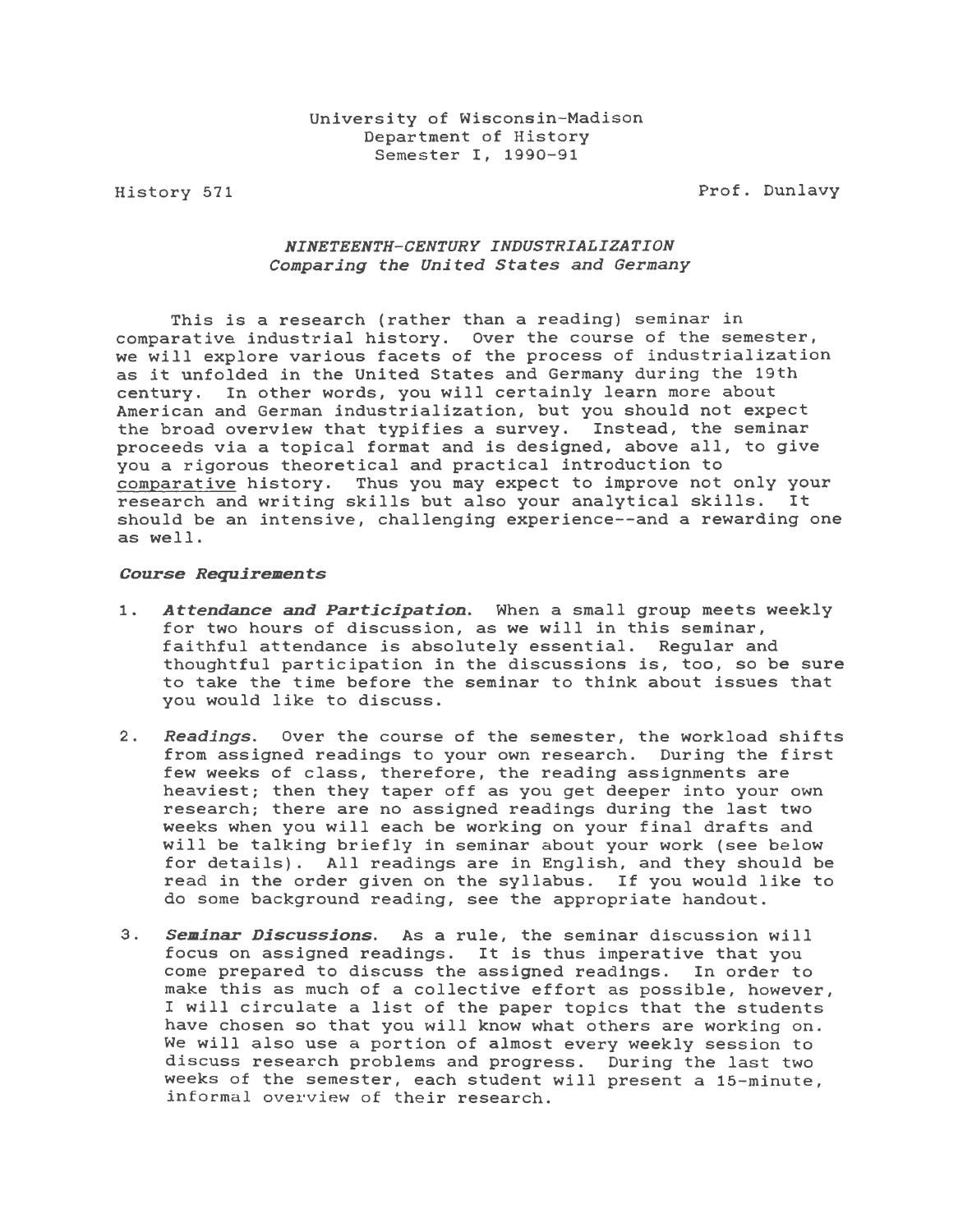# H571/Dunlavy Page 2

- **4.** *Research Papers.* All papers: a) must be comparative and b) should deal with some aspect of industrial history, very broadly defined. The first point *is* non-negotiable; the second *is* such a loose constraint that no negotiation should be necessary--it *is* difficult to think of any 19th-century topic that was not *in* some way related to the industrial changes underway at the time. *Since* a reading knowledge of German is not required, your research on the German side of the comparison will typically rely on English-language secondary literature or on primary materials that have been published in translation. For the American research, I will strongly encourage you, where appropriate, to dig into the primary resources, *since* there is nothing quite like getting your hands dirty. Your paper will go through four incarnations (see below for the schedule): 1) seminar and individual discussions of prospective topics with me; 2) prospectus including bibliography; 3) draft (the best that you can do up to that point--not a rough draft); 4) revised, final paper.
- **4. Grades.** Prospectus = 25%, paper draft = 30%, final paper = 30%, and seminar participation = 15%.

# *Required Reading*

1. The following books should be purchased, since you will need to consult them frequently throughout the semester as you work on your papers. They are available at the University Bookstore:

Kate L. Turabian, *A Manual for Writers of Terms Papers, Theses, and Dissertations* (any edition).

Francis Paul Prucha, *Handbook for Research in American History: A Guide to Bibliographies and Other Reference Works* (Lincoln: University of Nebraska Press, 1987).

Jacques Barzun and Henry F. Graff, *The Modern Researcher,* 3d. or later edition.

2. Most of the seminar readings are contained *in* a reader that *is*  available for purchase at Bob's Copy Shop (56 University Square).

\* \* \* \* \* \* \* \* \*

Prof. Dunlavy's office: 4116 Humanities Office Hours Mondays, 2:15-3:45 p.m. Thursdays, 4:30-6:00 p.m. or by appointment (263-1854)

\* \* \* \* \* \* \* \* \* \*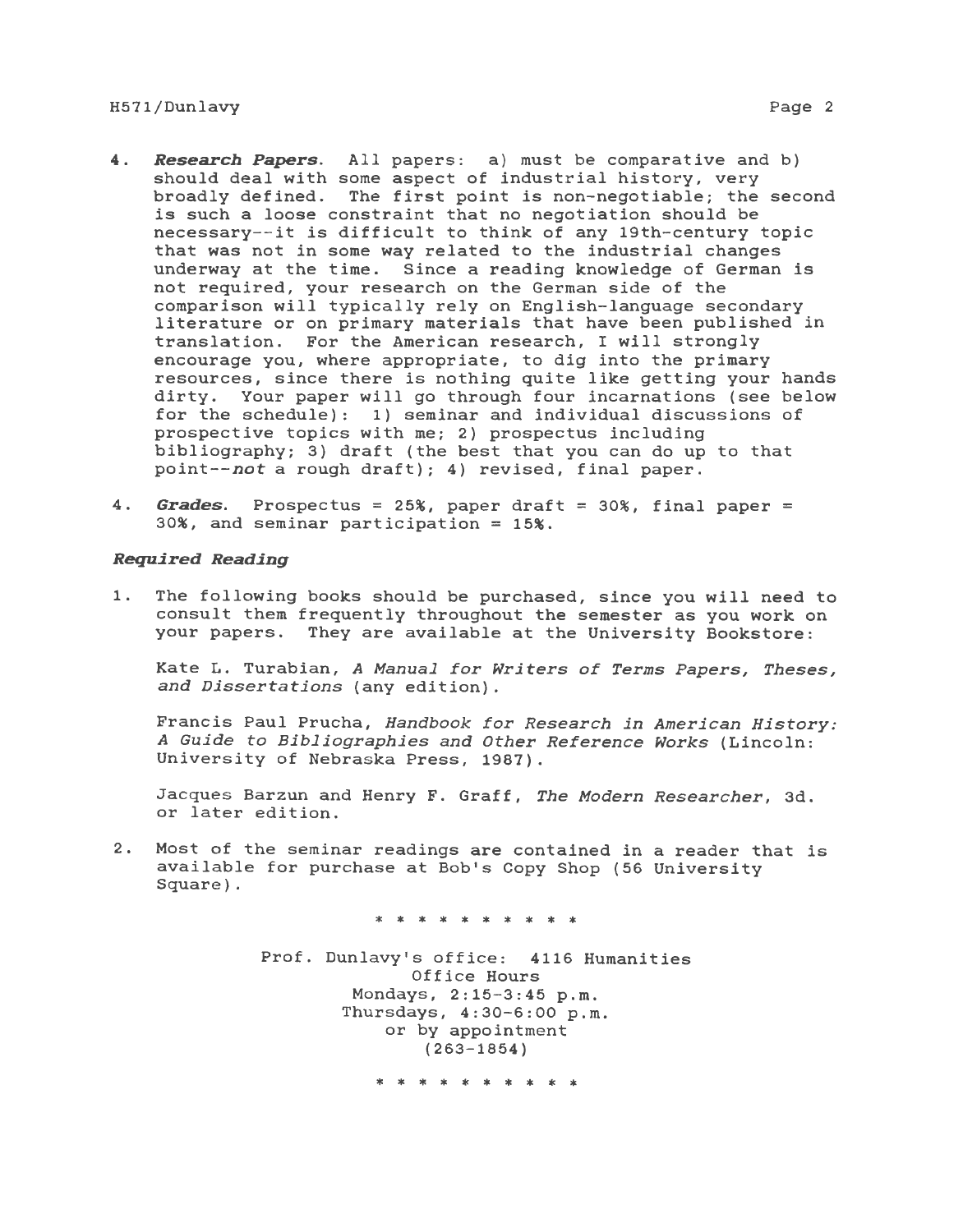# *SEMINAR TOPICS AND READING ASSIGNMENTS*

*SEPTEMBER 6.* Overview, Mechanics, etc.

*SEPTEMBER 13.* Introduction: A Sampling of Historiography and Comparative History. Also, preliminary discussion of paper topics.

Reading Assignment

Carl N. Degler, "In Pursuit of an American History," American *Historical Review* 92 (February 1987): 1-12.

Raymond Grew, "The Comparative Weakness of American History," *Journal of Interdisciplinary History* 16 (Summer 1985): 87-101.

Jürgen Kocka, "German History before Hitler: The Debate about the German *Sonderweg*," *Journal of Contemporary History* 23  $(1988): 3-16.$ 

Shearer Davis Bowman, 11 Antebellum Planters and *Vormarz* Junkers in Comparative Perspective," American Historical Review 85 (1980): 779-808.

Colleen A. Dunlavy, "Mirror Images: Political Structure and Early Railroad Policy in the United States and Prussia," *Studies in American Political Development* (forthcoming, November 1990), manuscript version.

*SEPTEMBER 20.* Meeting with Historical Society staff (circulation desk, 2:30), followed by seminar discussion of comparative methodology: What makes "good" comparative history good? (ca. 3:30-4:30) Come prepared to relate last week's readings to those assigned this week.

#### Reading Assignment

Barzun and Graff, *The Modern Researcher,* Preface and Chapters 1-4.

Marc Bloch, "Toward a Comparative History of European Societies," in Frederick C. Lane and Jelle C. Riermersma, eds., *Enterprise and Secular Change: Readings in Economic History* (Homewood, Ill.: Richard D. Irwin, Inc., 1953), pp. 494-521.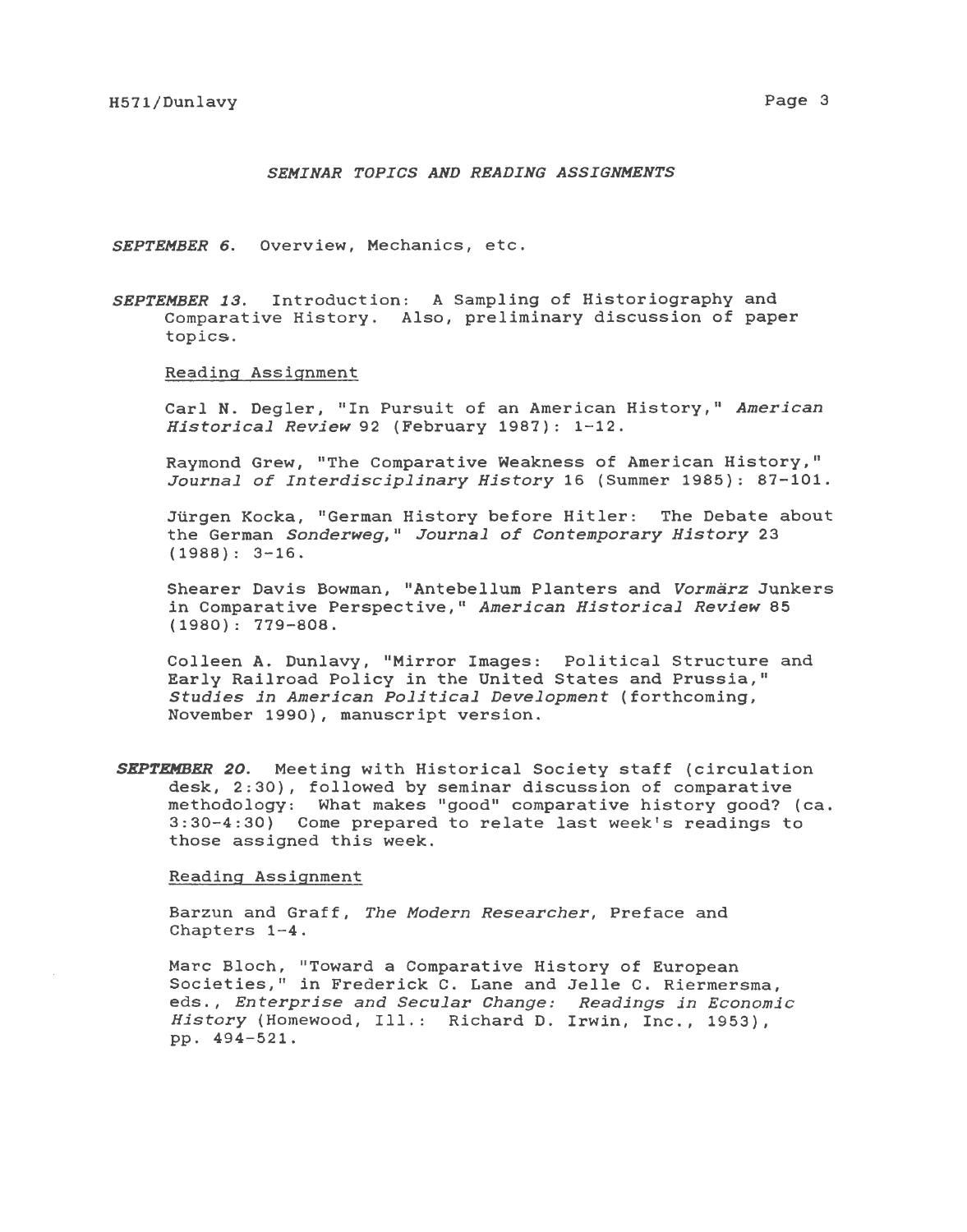William H. Sewell, "Marc Bloch and the Logic of Comparative History," *History and Theory* 6 (1967): 208-218.

Theda Skocpol and Margaret Somers, "The Uses of Comparative History in Macrosocial Inquiry," *Comparative Studies in Society and History* 22 (April 1980): 174-197.

**SEPTEMBER 27.** Meeting with Memorial Library staff (2:30 p.m., place to be arranged), followed by seminar discussion: comparative methodology, cont'd., and writing a research paper

# Reading Assignment

Barzun and Graff, *The Modern Researcher* (complete)

*OCTOBER 4.* Comparative Business and Economic History.

#### Reading Assignment

Alfred D. Chandler, *Scale and Scope: The Dynamics of Industrial Capitalism* (Cambridge: Harvard University Press, Belknap Press, 1990), pp. 1-13, 47-89, 393-427.

Rogerr C.

,-1Uchard Allen, "International Competition *in* Iron and Steel, 1850-1913," *Journal of Economic History* 39 (December 1979): 911-37.

Rainer Fremdling, "Railroads and German Economic Growth: A Leading Sector Analysis with a Comparison to the United States and Great Britain," *Journal of Economic History* 37 (September 1977) : 583-604.

\* *Individual meetings with instructor between Oct. 4 and Oct. 11* 

*OCTOBER 11.* Comparative Social History.

### Reading Assignment

Ann Taylor Allen, "'Let Us Live with Our Children': Kindergarten Movements *in* Germany and the United States, 1840- 1914," *History of Education Quarterly* 28 (1988): 23-48.

Tom Taylor, "The Transition to Adulthood in Comparative Perspective: Professional Males in Germany and the United States at the Turn of the Century," *Journal of Social History*  21 (1987-88): 635-58.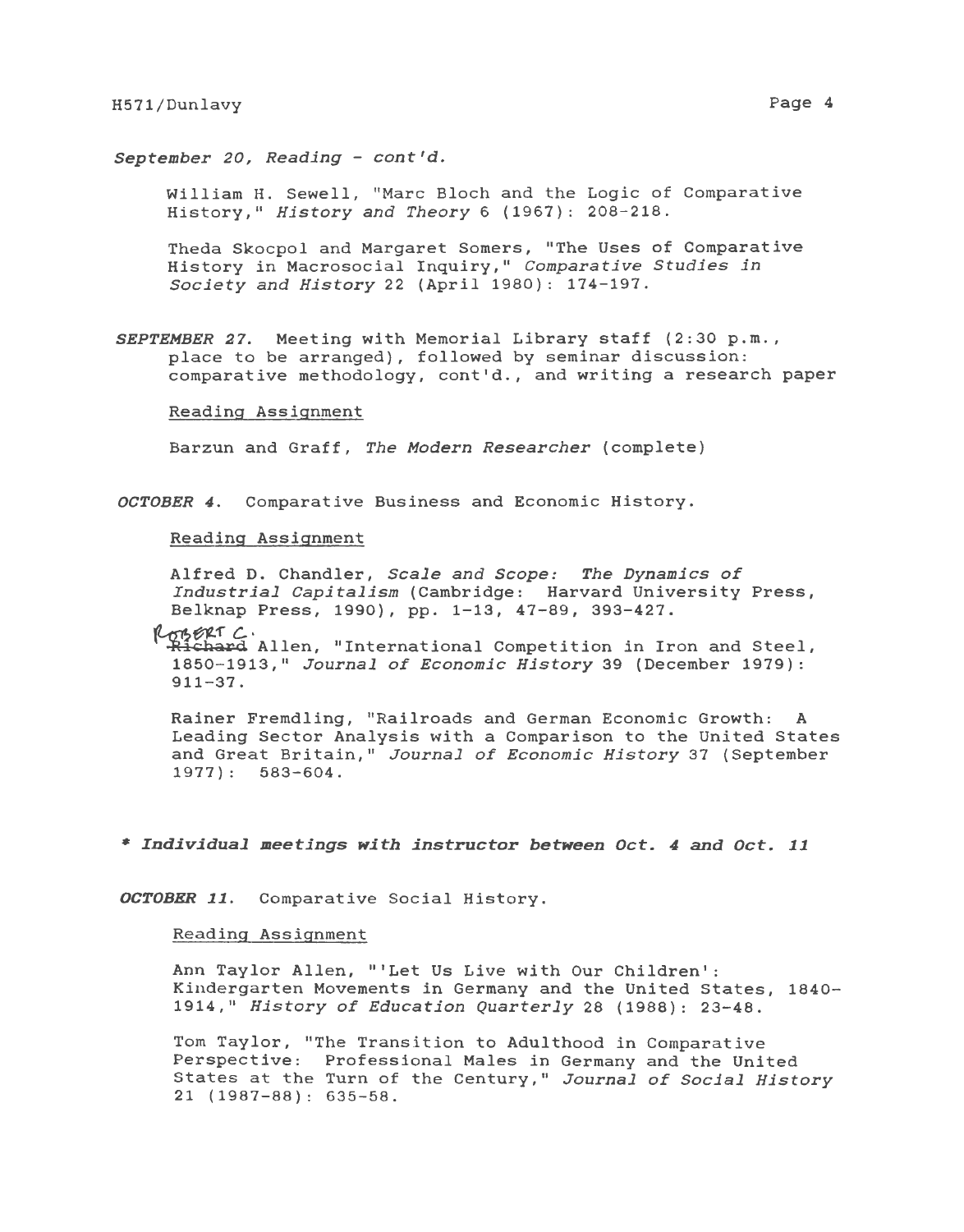*October 11, Reading* - *cont'd.* 

Jtirgen Kocka, *White Collar Workers in America, 1890-1940: A Social-Political History in International Perspective,* trans. Maura Kealey, SAGE Studies in 20th Century History, Vol. 10 (London and Beverly Hills: SAGE Publications, 1980), pp. 1- 91, 251-367.

*OCTOBER 18.* No class. \* \* Prospectus due \* \*<br>(no reading assignment)

*OCTOBER 25.* Comparative Political History. (Prospectus returned).

#### Reading Assignment

David Peal, "The Politics of Populism: Germany and the American South in the 1890s," *Comparative Studies in Society and History* 31 (April 1989): 340-62.

Peter Lundgreen, "Measures for Objectivity *in* the Public Interest: The Role of Scientific Expertise in the Politics of Technical Regulation: Germany and the U.S., 1865-1916," in idem, *Standardization, Testing, and Regulation: Studies in the History of the Science-based Regulatory State (Germany and the U.S.A., 19th and 20th Centuries),* Forschungsschwerpunkt Wissenschaftsforschung (Bielefeld: B. *Kleine,* 1986), ca. 110 pp.

John A. Garraty, *The Great Depression* (New York: Doubleday Anchor Books, 1987), pp. 182-211.

*NOVEMBER 1.* Comparative Labor History.

# Reading Assignment

Martin Shefter, "Trade Unions and Political Machines: The Organization and Disorganization of the American Working Class *in* the Late Nineteenth Century," in Ira Katznelson and Aristide R. Zolberg, eds. *Working Class Formation: Nineteenth-Century Patterns in Western Europe and the United States* (Princeton: Princeton University Press, 1986}, pp. 197-276.

Mary Nolan, "Economic *Crisis,* State Policy, and Working-Class Formation in Germany, 1870-1900," in Ira Katznelson and Aristide R. Zolberg, eds. *Working Class Formation: Nineteenth-Century Patterns in Western Europe and the United States* (Princeton: Princeton University Press, 1986), pp. 352-93.